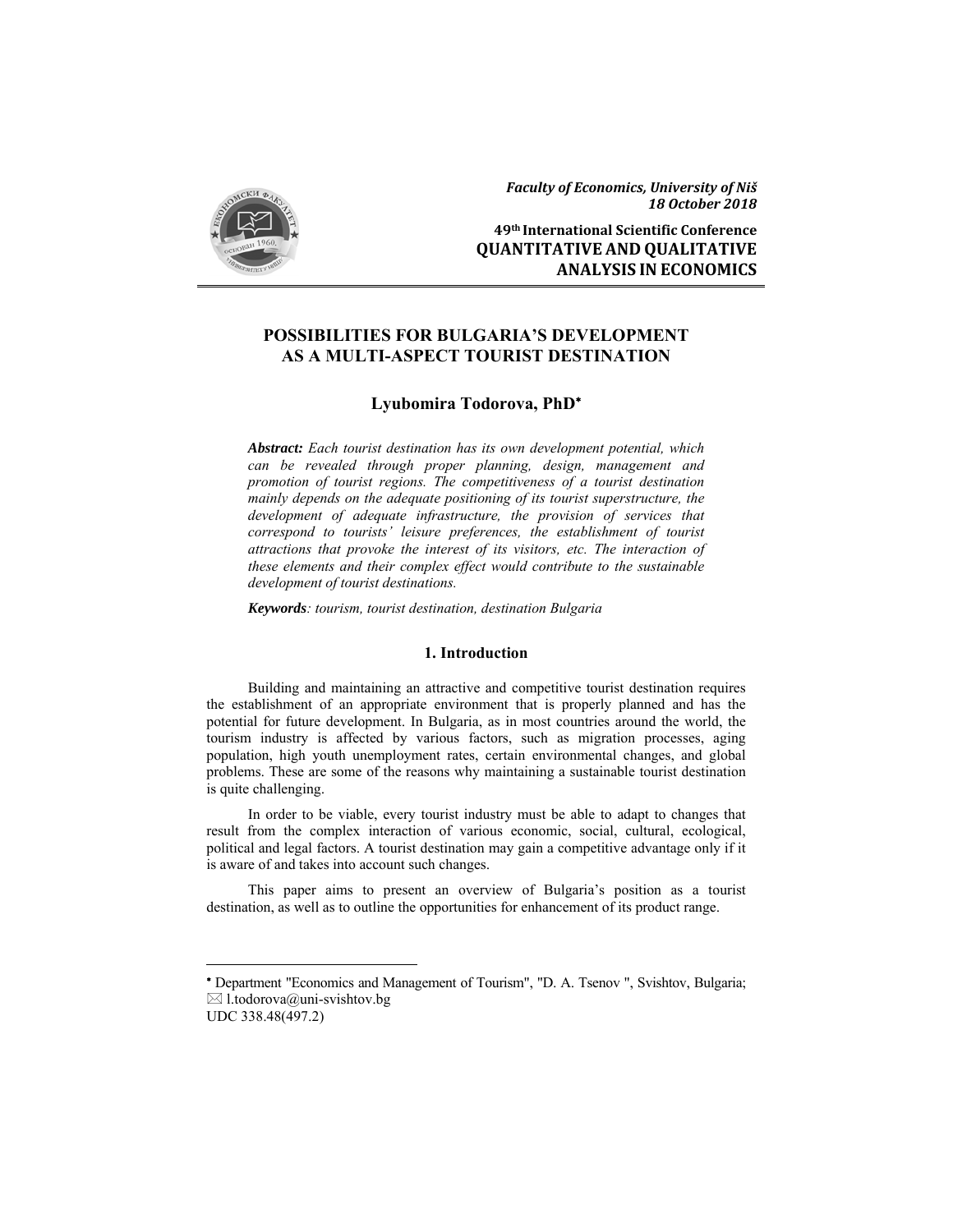#### **1. Bulgaria's position as a tourist destination**

Bulgaria has a diversified portfolio of tourist products due to its great variety of natural and anthropogenic resources. The accelerated development of the country's tourist industry and the growing interest of foreign tourists resulted in diversification of the range of tourist products. Despite these trends, our country is still perceived as a mass tourism destination mainly for recreational (sea) and mountain (ski) tourism, which generate most of the revenues in the sector. Entrepreneurs from the sector strive to develop and offer products that are in line with the requirements and expectations of the tourists and thus develop various alternative forms of tourism. Priority is given to urban cultural and historical tourism and health tourism, which attract a large percentage of foreign visitors. In 2017 Bulgaria was visited by 11596167 foreign tourists, which represents an increase of 9.35% from the previous year. Although the country's main tourist products are sea, mountain, cultural and health tourism, it offers some specialized niche tourist products as well, such as sports, urban, cruise and business tourism.

Along with the conventional recreational sea tourism, our country develops and offers yacht tourism services. Yacht tourism has a great potential for development due to the availability of a significant number of piers, ports and associated facilities. These assets have the potential to attract yet another type of tourists and thus generate more revenue in the sector. Regarding the other type of conventional tourism, the mountain tourism, Bulgaria has established itself as a preferred ski destination for a large number of foreign tourists who visit our ski resorts every year and generate a significant share of the country's revenue from this sector.

Despite its image of a mass tourism destination, Bulgaria develops and offers a number of alternative types of tourism, such as the adventure tourism, which is rapidly gaining popularity. Currently, such services are offered individually, or as specialized packages for small groups of tourists. The growing interest in alternative forms of tourism allows for diversification of the mass tourist products offered by our country and development of some less popular destinations.

Rural and ecotourism can also become more popular both among Bulgarian and foreign visitors. Trends in tourist preferences show an increasing interest in contacts with nature and historical sites and rediscovery of forgotten traditions and customs, which can unleash the full potential of rural tourism. Bulgaria has a relatively well-developed network of mountain trails and routes, well-maintained park infrastructure suitable for both hiking and recreation, and good accommodation facilities that correspond to the specific rural customs and traditions. Despite the availability of many national parks and nature reserves, the country's development of ecotourism is unsustainable.

Cultural tourism is an important factor for Bulgaria's development as a tourist destination. Our country has many cultural and historical monuments, seven of which are included in UNESCO's World Heritage List. Equally important are festival and event tourism, which are components of the cultural tourism. Our national cultural calendar includes many events which are held annually and are allocated evenly over the whole territory of the country. A disadvantage of this type of tourism is the fact that many of the events are not popular enough among foreign tourists and are attended mostly by Bulgarian citizens. This kind of tourist product has a considerable development potential because of the specific characteristics of our national traditions and customs, which can be observed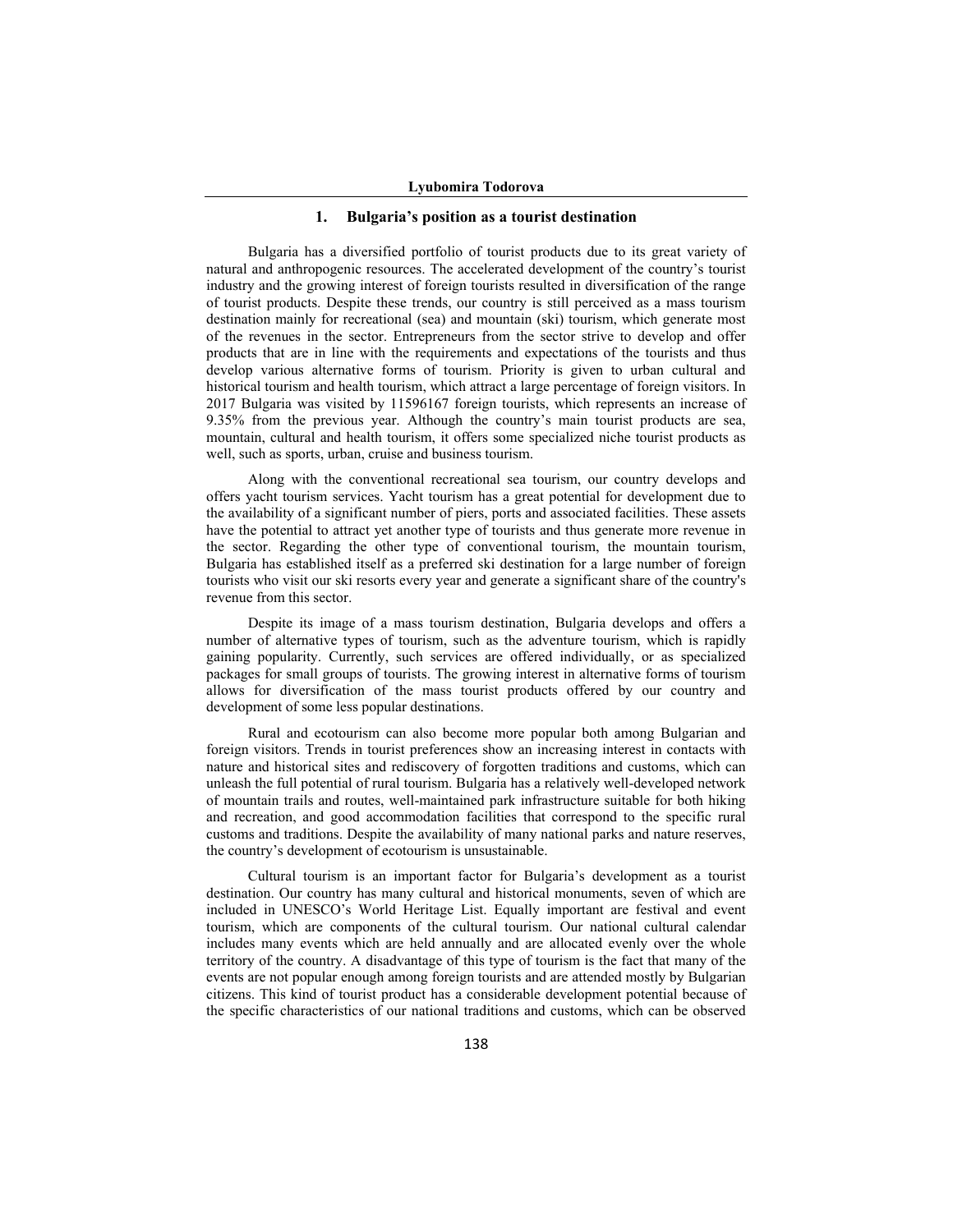#### **Possibilities for Bulgaria's Development as a Multi-Aspect Tourist Destination**

only on the territory of Bulgaria. Some of the most interesting and impressive traditions for the foreign visitors are *koleduvane*, *lazaruvane*, *kukery*, *nestinarstvo,* etc.

Enotourism (wine tourism) also has a significant potential for development. Bulgaria's climate and soils are especially suitable for cultivation of various sorts of grapes and hence the production of high-quality wines. A large number of Bulgarian entrepreneurs take advantage of these characteristics and attract quite a large number of foreign and Bulgarian tourists to their wineries, which have good infrastructure and superstructure. The attractiveness of Bulgaria as an enotourism destination is enhanced through many winerelated events, such as fairs, festivals, celebrations and customs.

Regarding the development of health tourism, Bulgaria has a number of competitive advantages based on its abundance of all types of mineral water springs, which have exceptional healing properties. The sustainable development of this product in our country is a key factor for construction of many spa centers and hotels all over the country.

Despite the availability of a large number of sports facilities and its favourable climate, Bulgaria is not particularly popular among the foreign tourists as a destination for sports tourism. This is the reason why our country does not have well-developed sports tourism products. Nevertheless, in recent years such products are being developed in terms of a number of new golf courses, which are supposed to attract a new segment of tourists. Our country offers a competitive value-for-money golf tourism services compared to the other European destinations.

Another type of tourism that is important for the development of our country's tourism sector is the city tourism with its subtypes - shopping and gambling tourism, which can very well be combined with other types of tourism. The entertainment tourism products offered in urban environment are based on resources that are usually concentrated in and around the visited destination. They are usually complemented with visits to cultural and historical sites, events and festivals.

In recent years, Bulgaria has developed as a tourist destination that attracts visitors who visit the country in order to attend conventions and congresses. The favourable factors for the development of this type of tourism are the availability of international airports, good infrastructure, accommodation and catering facilities and attractive prices.

Having a rich variety of natural resources, Bulgaria has the opportunity to develop yet another type of tourism - the cruise tourism. Unfortunately, our country is still absent from the list of the European starting points for sea cruises. River cruises are offered by Dunav Tours - the only company in Bulgaria for European river cruise tourism which organizes individual and group cruises on the rivers Danube, Maine and Rhine. In terms of cruise tourism, our country's main competitors are Greece, Italy, and Turkey, where this product is extremely well-developed and thus raises the requirements for our country. Bulgaria is to reorganize its ports in such a way as to enable them to handle cruise ships and large numbers of visiting tourists.

#### **2. Possibilities for diversification of Bulgaria's range of tourist products**

Bulgaria's development as a tourist destination and the diversification of its product range can be achieved by increasing the competitiveness of the offered products and enhancing the less-competitive tourism products. Product competitiveness can be increased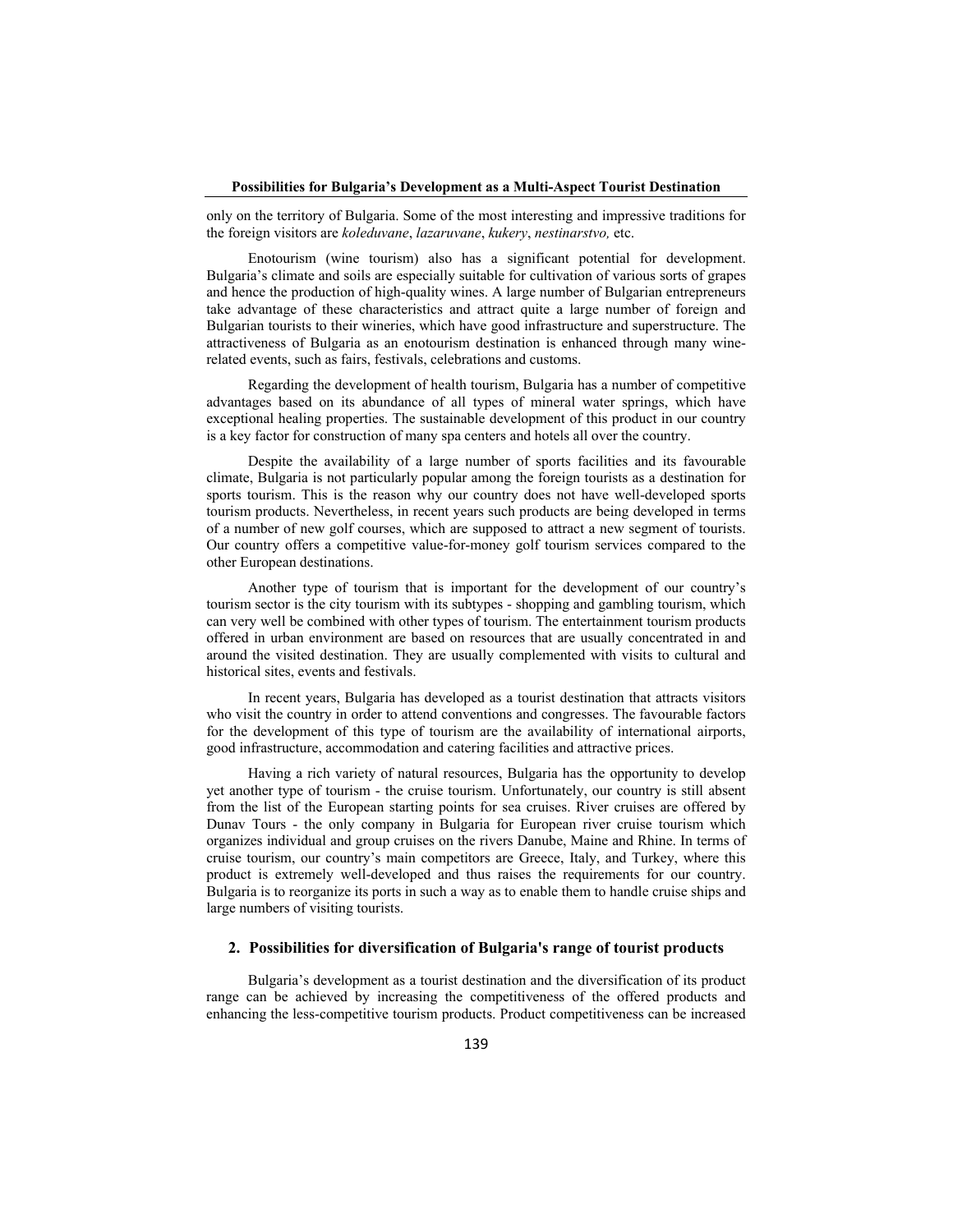#### **Lyubomira Todorova**

by changing the destination's marketing policy in order to make its product range more popular among the foreign tourists.

The various tourist products can be developed further in the following aspects:

- Sea tourism products should be targeted to more affluent tourists by offering exclusive sea holidays.
- Some of the tourists who prefer winter ski tourism could be redirected to destinations in mountain areas such as Tsigov Chark, Malyovitsa, etc., where they can enjoy their favourable winter sports in a relaxing atmosphere, thus avoiding the concentration of visitors in the popular resorts of Bansko, Borovets and Pamporovo.
- Rural and environmental tourism can be developed by renovating the infra- and superstructure of tourist sites that have the necessary resources for these types of tourism. This means that such regions should be provided with adequate water supply and energy supply systems, sewerage, transportation networks, mapped and marked tourist trails, and professional guides.
- Cultural tourism products can be diversified by restoring more cultural heritage sites, which abound in our country, improving their accessibility from the existing transportation networks, and reviving some forgotten national traditions and customs;
- Religious tourism in the country can be developed in three aspects: development of religious pilgrimage routes; offering of religious event products and visits to religious sites.<sup>1</sup> This means that we have to restore many religious sites, to discover and popularize some forgotten legends and rituals associated with those sites, and to provide accommodation and catering facilities in the vicinity of these religious places of interests;
- The strategic development of sports tourism requires improvement and diversification of the available sports facilities and equipment. This includes both overhauling of some of the obsolete sports facilities and construction of the new ones. This would allow this product line to develop in three aspects:
	- o training sports tourism products;
	- o entertaining sports tourism products;
	- o event-based sports tourism products.
- In order to establish itself as a destination for congress and conference tourism, Bulgaria should advertise more effectively its relatively good congress facilities in order to attract not only Bulgarian, but also foreign business tourists.

The growing interest of foreign tourists in visiting Bulgaria in recent years is proved by the data regarding visits of foreigners to the country published regularly on the website of the National Statistics Institute (see Table 2.1. below.)<sup>2</sup>

 $\overline{a}$ 

<sup>1</sup> Маринов, Ст., Съвременни видове туризъм, Варна, 2011, с. 183.

<sup>2</sup> NSI http://www.nsi.bg/bg/content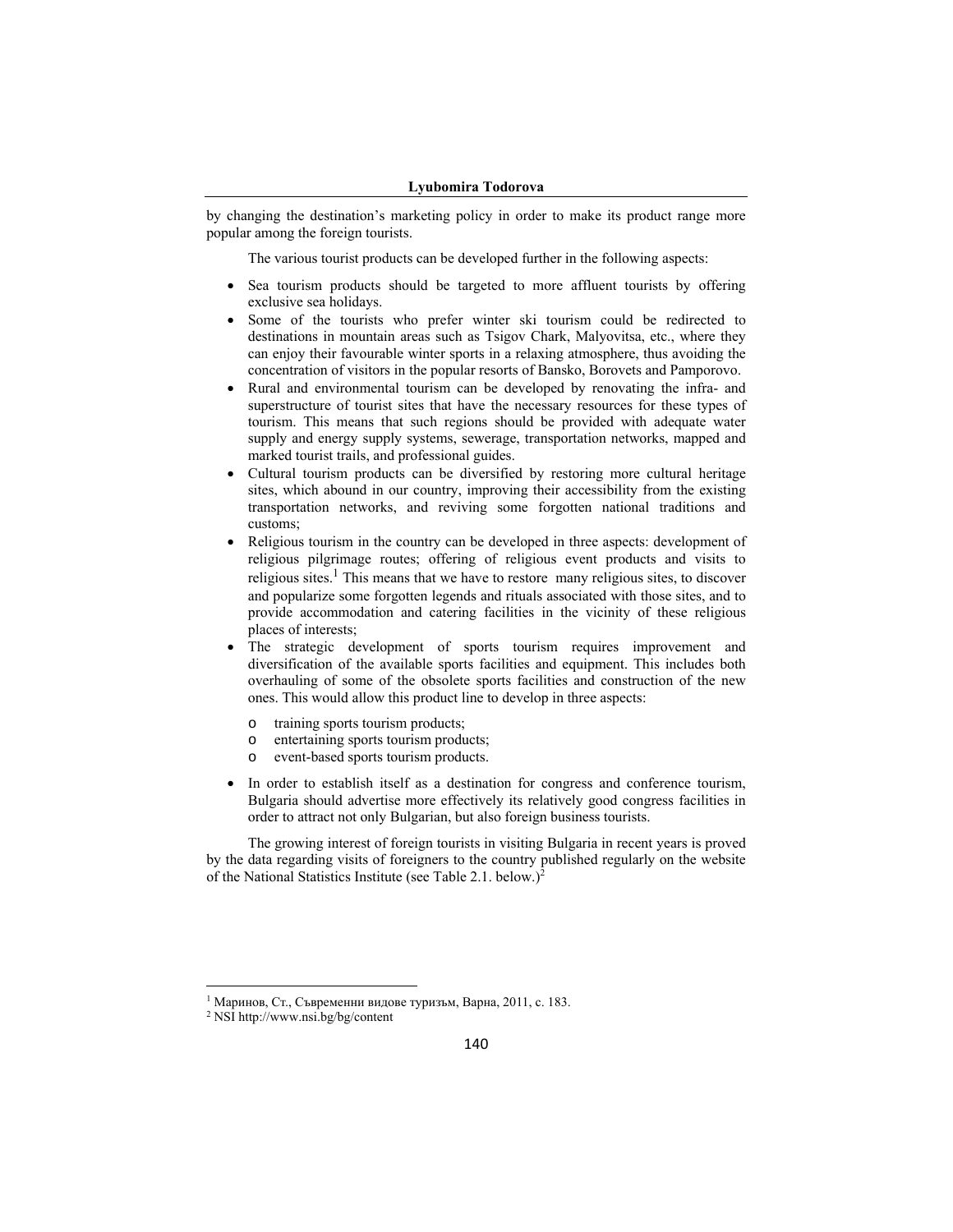**Possibilities for Bulgaria's Development as a Multi-Aspect Tourist Destination**

| <b>Country of origin</b> | 2013    | 2014<br>2015 |                  | 2016     | 2017     |
|--------------------------|---------|--------------|------------------|----------|----------|
| <b>TOTAL</b>             | 9191782 | 9408821      | 9316624          | 10604396 | 11596167 |
| of which                 |         |              |                  |          |          |
| EU                       | 5362776 | 5431145      | 5243220          | 6208793  | 6867671  |
| Austria                  | 192298  | 208344       | 175024           | 204489   | 216986   |
| Belgium                  | 94735   | 103754       | 100777<br>119429 |          | 152739   |
| Germany                  | 812189  | 898791       | 826142           | 1003030  | 1046219  |
| Greece                   | 1105437 | 1100789      | 1024526          | 1157062  | 1272997  |
| Denmark                  | 70915   | 55924        | 58290            | 74125    | 67502    |
| Ireland                  | 18405   | 12739        | 13849            | 25388    | 31617    |
| Spain                    | 59972   | 65407        | 58852            | 63497    | 89155    |
| Italy                    | 129115  | 143561       | 143446           | 152078   | 177250   |
| Cyprus                   | 17785   | 17231        | 19285            | 22181    | 24969    |
| Malta                    | 2988    | 1808         | 2228             | 4868     | 3984     |
| Netherlands              | 134683  | 143793       | 123578           | 147882   | 183755   |
| United Kingdom           | 269656  | 256932       | 250038           | 281777   | 352054   |
| Poland                   | 283498  | 282105       | 285455           | 388833   | 424724   |
| Portugal                 | 6944    | 9825         | 11693            | 11817    | 17440    |
| Romania                  | 1465600 | 1439853      | 1499854          | 1743697  | 1943436  |
| Slovakia                 | 81488   | 81883        | 74770            | 78167    | 81318    |
| Slovenia                 | 22002   | 20178        | 22859            | 22591    | 25178    |
| Hungary                  | 115205  | 103068       | 102189           | 118805   | 111405   |
| Finland                  | 37812   | 32696        | 24914            | 30332    | 33533    |
| France                   | 180114  | 169581       | 171305           | 195571   | 231348   |
| Croatia                  | 23137   | 25744        | 23968            | 23464    | 29331    |
| Czech Republic           | 171315  | 182948       | 160978           | 219349   | 209218   |
| Sweden                   | 39826   | 40259        | 39288            | 48066    | 56739    |
| Other EU countries       | 27657   | 33932        | 29912            | 72295    | 84774    |
| <b>Other European</b>    | 3047582 | 3067160      | 3105221          | 3378927  | 3601426  |
| countries                |         |              |                  |          |          |
| <b>FYROM</b>             | 429008  | 441107       | 506052           | 562365   | 583026   |
| Norway                   | 30768   | 33050        | 24629            | 46899    | 51142    |
| Russia                   | 695853  | 666538       | 493989           | 589844   | 565754   |
| Serbia                   | 428582  | 453891       | 501091           | 490668   | 541303   |
| Turkey                   | 1053046 | 1094985      | 1237841          | 1312895  | 1437276  |
| Ukraine                  | 379444  | 341524       | 310777           | 342214   | 388645   |
| Switzerland              | 30881   | 36065        | 30842            | 34042    | 34280    |
| <b>Other countries</b>   | 202181  | 241154       | 268019           | 298718   | 334278   |
| <b>Israel</b>            | 101222  | 129961       | 155276           | 183846   | 209304   |
| Canada                   | 17082   | 19339        | 18402            | 17395    | 19113    |
| <b>USA</b>               | 72609   | 79788        | 81979            | 82465    | 90963    |
| Japan                    | 11268   | 12066        | 12362            | 15012    | 14898    |
| <b>Rest of the world</b> | 579243  | 669362       | 700164           | 717958   | 792792   |

|  |  |                      |  | Table 2.1. Arrivals of visitors from abroad to Bulgaria in the period 2013-2017, |
|--|--|----------------------|--|----------------------------------------------------------------------------------|
|  |  | by country of origin |  |                                                                                  |

*Source*: NSI